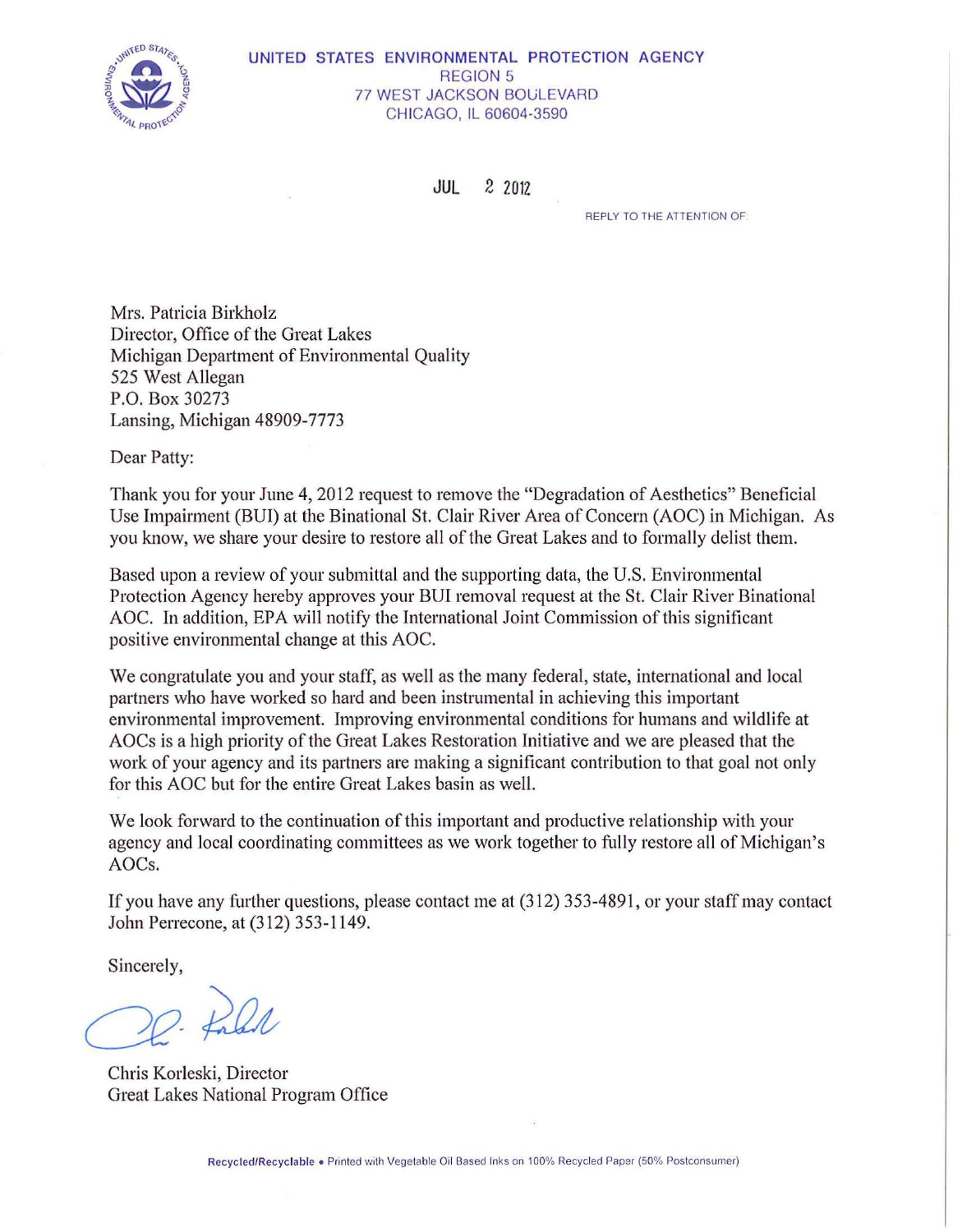

RICK SNYDER **GOVERNOR** 



June 4, 2012

Mr. Chris Korleski, Director Great Lakes National Program Office United States Environmental Protection Agency Region 5 77 West Jackson Boulevard (G-17 J) Chicago, Illinois 60604-3507

Dear Mr. Korleski:

I am writing to request the United States Environmental Protection Agency (U.S. EPA}, Great Lakes National Program Office's (GLNPO) concurrence with the removal of the Degradation of Aesthetics Beneficial Use Impairment (BUI) from the St. Clair River Area of Concern (AOC). The Michigan Department of Environmental Quality (MDEQ), Office of the Great Lakes (OGL} has assessed the status of the BUI in accordance with the MDEQ's Statewide Aesthetics Assessment Workplan and Monitoring Protocol, consistent with the state's Guidance for Delisting Michigan's Great Lakes Areas of Concern, and recommends that the BUI be removed from the list of impairments in the St. Clair River AOC.

Enclosed please find documentation to support this recommendation, including the BUI Removal Recommendation document prepared by the MDEQ staff. The St. Clair River Binational Public Advisory Council (BPAC) submitted a letter supporting this recommendation which is included with this package. The proposed BUI removal was public noticed via the Mich-RAP listserv, the MDEQ Calendar, and the MDEQ AOC Program Web site. No written comments were received in response to the public notice period which ran for 30 days, from April 23, 2012 to May 22, 2012.

We value our continuing partnership in the AOC Program and look forward to working with GLNPO in the removal of additional BUis in the near future. If you need further information concerning this request, please contact Mr. John Riley, OGL, at 517-335-4122, or you may contact me.

**Sincerely** 

*l.*   $\cdot$  cf  $\cdot$  /  $\cdot$  /  $\cdot$  /  $\cdot$  /  $\cdot$  /  $\cdot$  /  $\cdot$  /  $\cdot$  /  $\cdot$  /  $\cdot$  /  $\cdot$  /  $\cdot$  /  $\cdot$  /  $\cdot$  /  $\cdot$  /  $\cdot$  /  $\cdot$  /  $\cdot$  /  $\cdot$  /  $\cdot$  /  $\cdot$  /  $\cdot$  /  $\cdot$  /  $\cdot$  /  $\cdot$  /  $\cdot$  /  $\cdot$  /  $\cdot$  /  $\cdot$  /  $\cdot$  /  $\cdot$ Patricia Birkholz

**Director** 517-335-4056

Enclosures

cc: Ms. Patty Troy, St. Clair River BPAC Mr. John Perrecone, U.S. EPA Ms. Rose Ellison, U.S. EPA Mr. Dan Wyant, Director, MDEQ Ms. Lynelle Marolf, OGL Mr. Richard Hobrla, OGL Mr. John Riley, OGL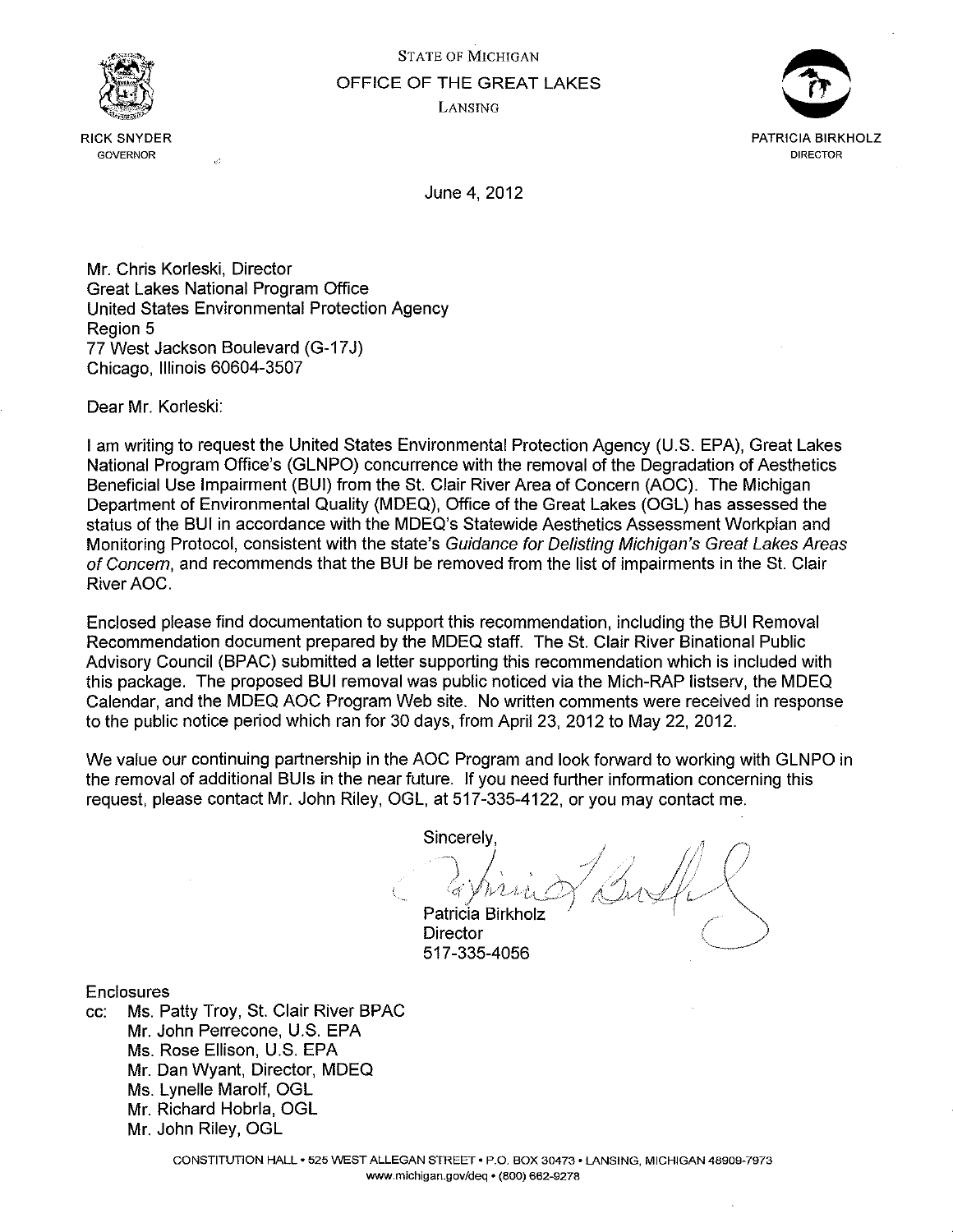cc: Dan Wyant, Director, MDEQ Lynelle Marolf, MDEQ, Office of Great Lakes Rick Hobrla, MDEQ, Office of Great Lakes John Riley, MDEQ, Office of Great Lakes Dr. Saad Jasmin, IJC Wendy Carney, EPA, GLNPO Rose Ellison, EPA, GLNPO John Perrecone, EPA, GLNPO

 $\sim$ 

 $\bar{z}$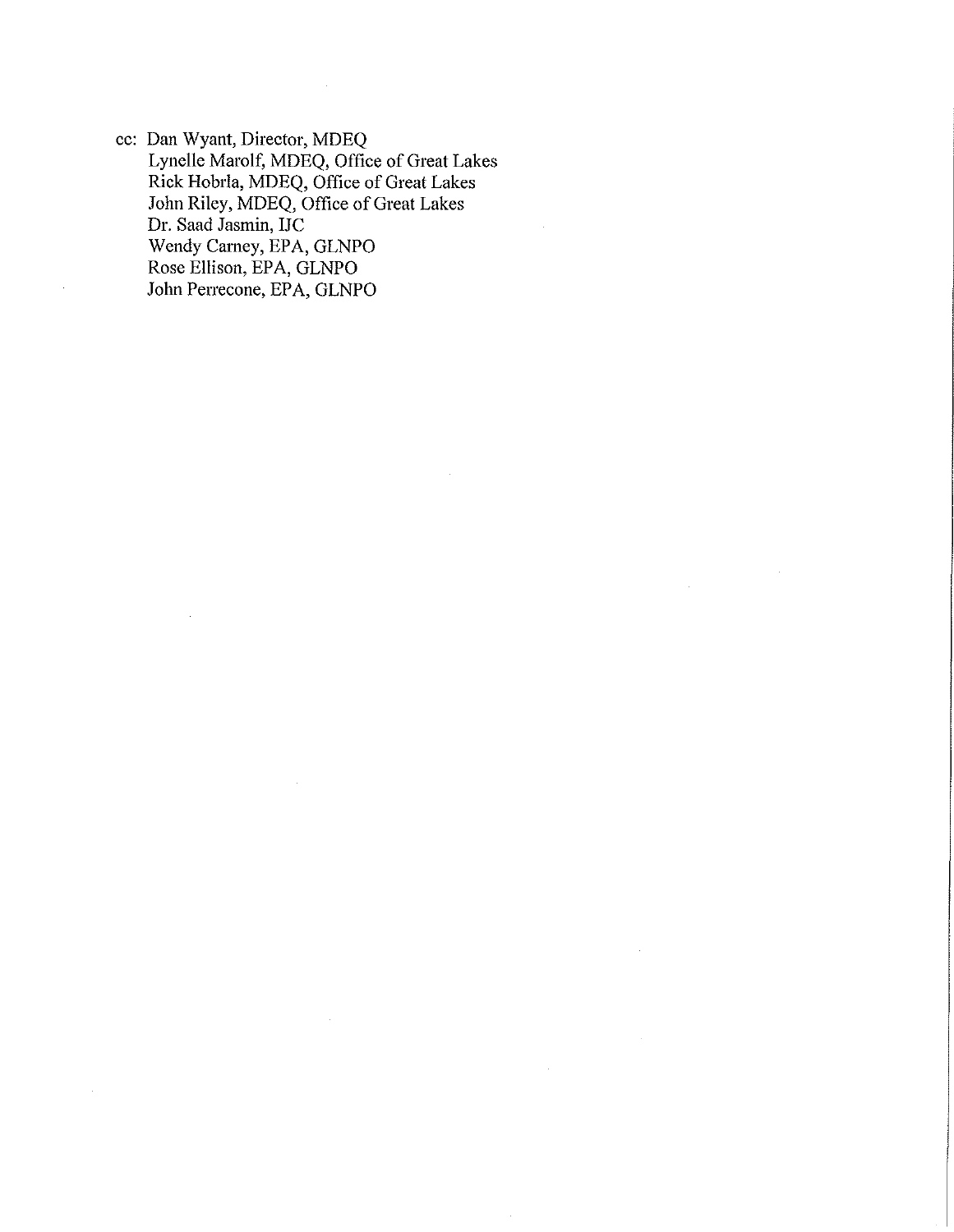# **Removal Recommendation Degradation of Aesthetics Beneficial Use Impairment St. Clair River Area of Concern**

#### **Issue**

Based on two cycles of monitoring data collected by Michigan Department of Environmental Quality (MDEQ) staff, the Office of the Great Lakes (OGL), Areas of Concern (AOC) program requests concurrence with its recommendation to remove the Degradation of Aesthetics Beneficial Use Impairment (BUI) from the US side of the St. Clair River AOC. This request is made with the support of the St. Clair River Binational Public Advisory Council (BPAC) and in accordance with the process and criteria set forth in the *Guidance for Delisting Michigan's Great Lakes Areas of Concern* (Guidance) (MDEQ, 2008).

#### **Background**

The following description is paraphrased from the 2005 Remedial Action Plan update, discussing specific aesthetic problems at the time:

The Degradation of Aesthetics BUI was impaired in the St. Clair River as a result of oily surface films, spills and combined sewer overflow (CSO) events from the cities of Port Huron and Sarnia. However, over time, five CSOs were eliminated in the City of Port Huron and two CSOs in Sarnia were replaced. Improvements to sewage treatment and storm water systems in Ontario and Michigan, improvements in the St. Clair Waste Water Treatment Plant (WWTP), continued sediment remediation offshore of the Sarnia Industrial Complex, and the maintenance of habitat restoration projects were expected to contribute to the removal of the BUI (Environment Canada, 2005).

#### 2011 Aesthetics Monitoring

Two cycles of assessments were conducted in 2011, in accordance with the MDEQ's 2011 Statewide Aesthetics Assessment Workplan and Monitoring Protocol. Each of the St. Clair River monitoring sites was assessed as follows.

The date, time, GPS coordinates, weather conditions and water temperature were recorded. Three water samples were collected in glass jars from below the water surface to assess water color, clarity and turbidity. All three sample jars were photographed together against a white backdrop. Any odors from the sample jars, visible debris, and obvious pollution (if any) in the River were recorded. Digital photographs were taken along the shoreline to the left, to the right, straight across, and directly into the water, along with any other condition, debris, etc. worthy of recording. Evidence of recreational activity, such as empty bait containers or people swimming was noted, along with any other observable conditions that may influence the decision as to the presence of a designated use impairment or a designated use being employed. Based on the total of those observations, each site was assessed as to whether it met the criteria for removing the Degradation of Aesthetics BUI.

At most monitoring locations, a minimum of five photographs were taken and are available upon request, as are the individual monitoring data sheets completed at each site. Specific monitoring locations were chosen based on: historical RAP documents, input received from the BPAC, best professional judgment and personal knowledge of the MDEQ AOC coordinator, and physical access to the waterbody.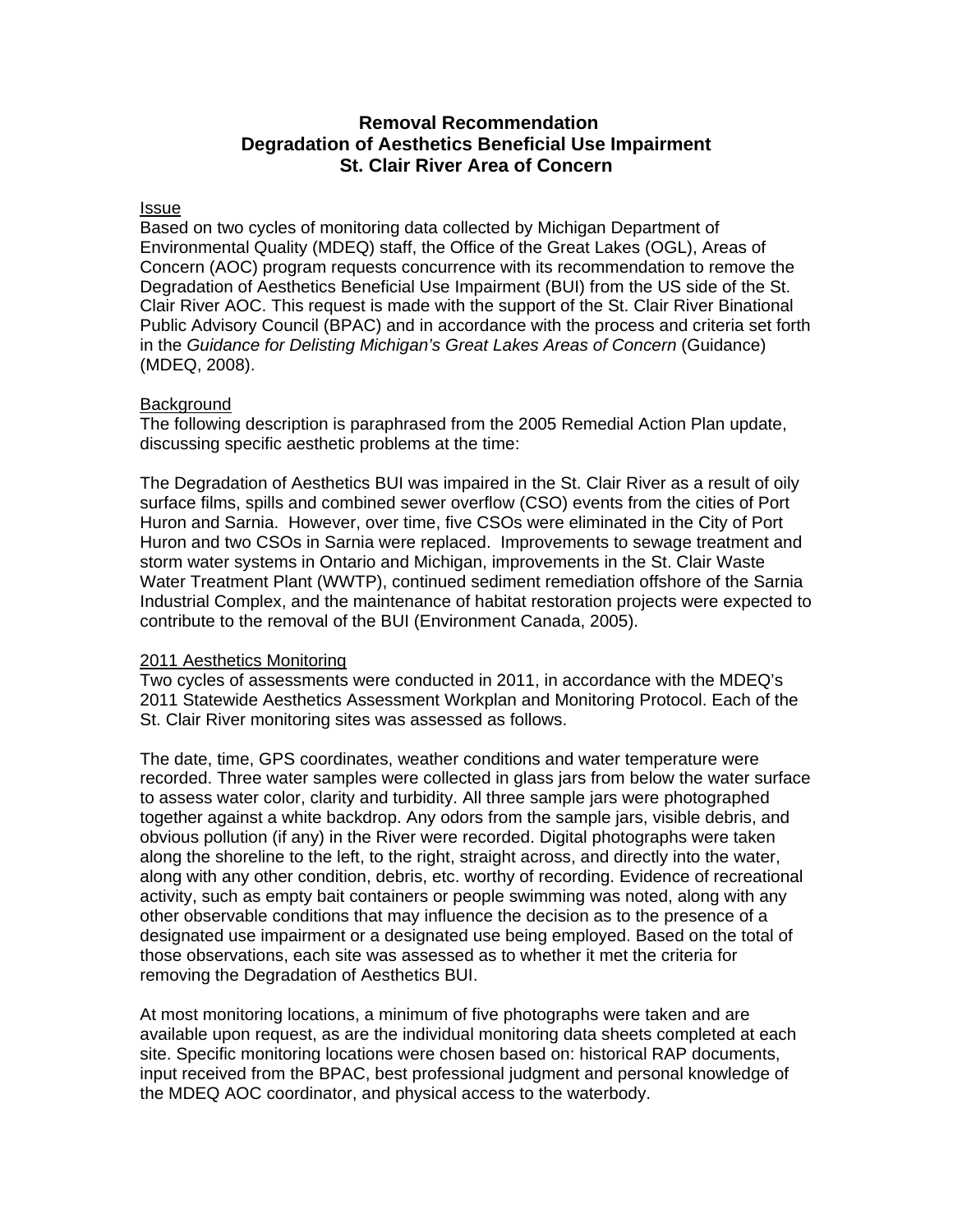Removal Recommendation: Degradation of Aesthetics BUI, St. Clair River AOC Page 2

Overall, it appears that aesthetic conditions in the St. Clair River AOC have improved considerably, when compared with historic reports of those conditions from years ago. Many of the aesthetic conditions described in early RAPs and other related documents simply no longer exist. In part, this may be due to the successful implementation of National Pollutant Discharge Elimination System (NPDES) program permitting, an increasing sense of resource stewardship by local resource users, improved environmental practices implemented by municipal, commercial and industrial operations in the AOC, and increased advocacy and educational outreach by organizations seeking to enhance and protect the resource.

### Removal Criteria

According to the *Guidance*, this BUI will be considered restored when monitoring data for two successive monitoring cycles indicates that water bodies in the AOC do not have any of the following physical properties in unnatural quantities which interfere with any designated use:

- turbidity oil films
- 
- 
- foams suspended solids
- color color floating solids
- settleable solids deposits

For the purposes of this criterion, these eight properties impair aesthetic values if they are unnatural – meaning those that are manmade (e.g., garbage, sewage), or natural properties which are exacerbated by human-induced activities (e.g., excessive algae growth from high nutrient loading). Persistent, high levels are those defined as long enough in duration, or elevated to the point of being injurious, to any designated use listed under Rule 323.1100 of the Michigan WQS. Natural physical features which occur in normal ecological cycles (e.g., logjams/woody debris, rooted aquatic plants) are not considered impairments, and in fact serve a valuable ecological role in providing fish and wildlife habitat.

## 2011 Aesthetics Monitoring Results and Analysis

The St. Clair River AOC was assessed on August 10 and October 26, 2011, see Figure 1 for locations. Five sites were assessed from shore between Algonac and Port Huron, on the US side of the AOC. Fish, ducks and shorebirds were observed, as were fishermen and evidence of people having fished from shore throughout the assessment areas. No debris, films, scum, or other conditions were noted in quantities which may interfere with any of the state's designated uses. A total of approximately 57 photos were taken, and 30 water samples were assessed through both monitoring cycles.

At the mouth of the Black River, a slight brown color was noted in samples collected during the initial assessment, but turbidity was low. A moderate rain event moved through the area the night prior to the second assessment. However, this did not appear to result in observable turbidity in water samples that were collected.

Rock rip rap, broken concrete and steel sheet piling were observed as methods for stabilizing shorelines, but these are ubiquitous conditions throughout waterfront areas and do not interfere with the state's designated uses.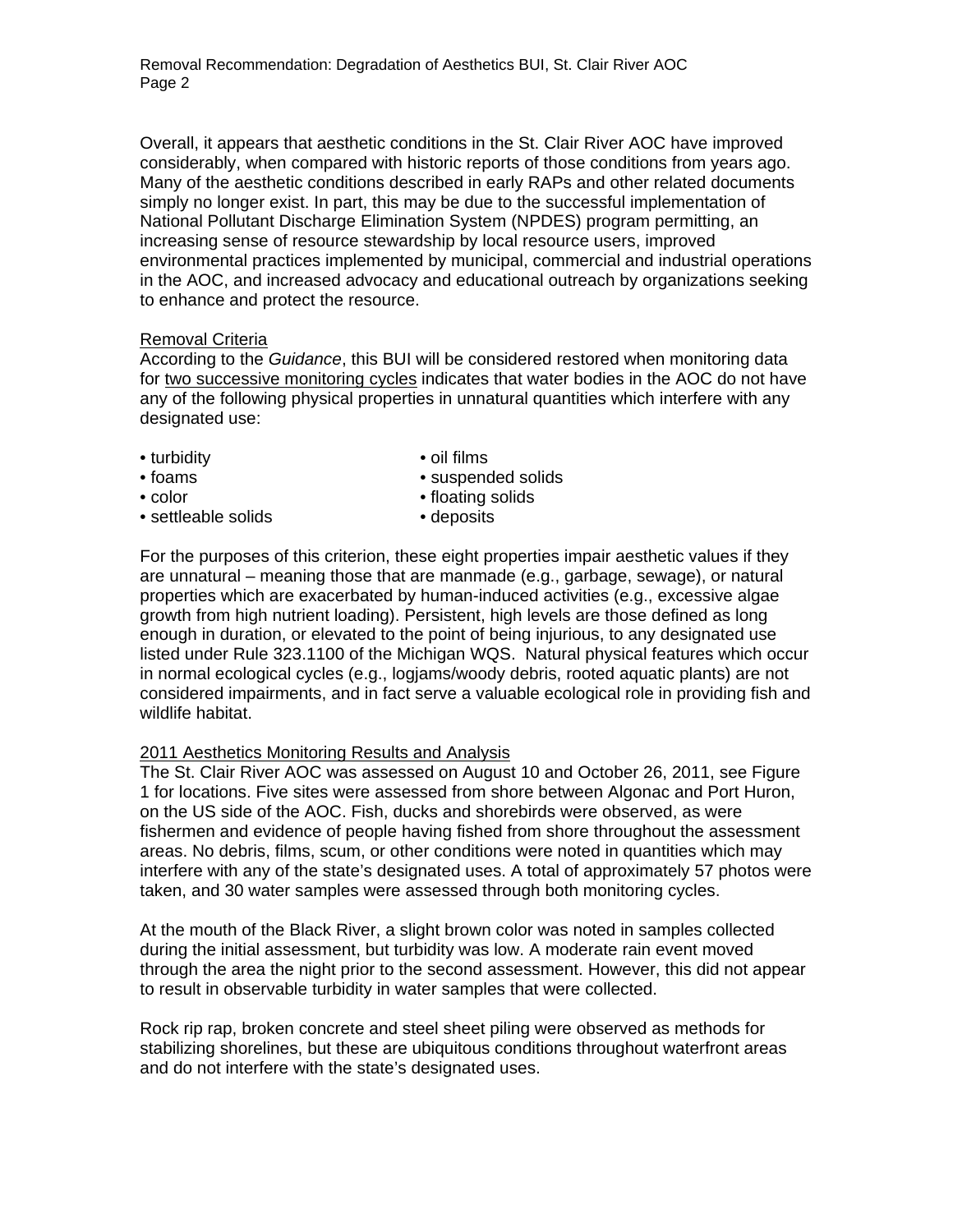Removal Recommendation: Degradation of Aesthetics BUI, St. Clair River AOC Page 3

No unnatural odors were detected, no foams or oil sheens were observed, and only minimal discarded debris, such as tires was found. Occasionally, the monitoring crew saw minimal floating trash that had washed ashore. It is the opinion of MDEQ staff that the US side of the St. Clair River AOC is no longer aesthetically impaired, following two rounds of monitoring.



**Figure 1. St. Clair River Aesthetics Monitoring Locations.**

It is important to note that the BPAC continues to raise concerns regarding sedimentation and nutrient inputs to the AOC from the Black River, which discharges to the St. Clair River at Port Huron. The BPAC submitted photos of the area, showing high turbidity, along with photos of water samples collected in jars with significant discoloration, presumably due to suspended solids. The position of the MDEQ is that these conditions are not persistent enough to indicate, nor is there any data to support such an assertion, that one of the state's designated uses is being impaired as a result. However, the MDEQ Water Resources Division plans to conduct monitoring in the Black River in 2012, as part of its five-year watershed monitoring cycle.

#### Recommendations

Based on observations, data and photographs collected during two successive monitoring cycles carried out by MDEQ AOC staff and a Water Resources Division Aquatic Biologist, and with the support of the St. Clair River BPAC, MDEQ program staff recommend removal of the Degradation of Aesthetics BUI from the US side of the St. Clair River AOC and request that the Director of the Office of the Great Lakes submit a letter requesting concurrence from the USEPA to remove this BUI. The St. Clair River BPAC discussed the issue in detail at its March 29, 2012 meeting. Members voted unanimously to support removal of the BUI. The BPAC submitted a letter dated April 9, 2012 expressing support for this action.

This proposed action was public noticed for 30 days via posting to the Mich-RAP listserv and listing in the MDEQ Calendar. Supporting documents were posted on the MDEQ's AOC program web page for public review and comment from April 23 through May 22, 2012. No written comments were received during the 30 day public notice period.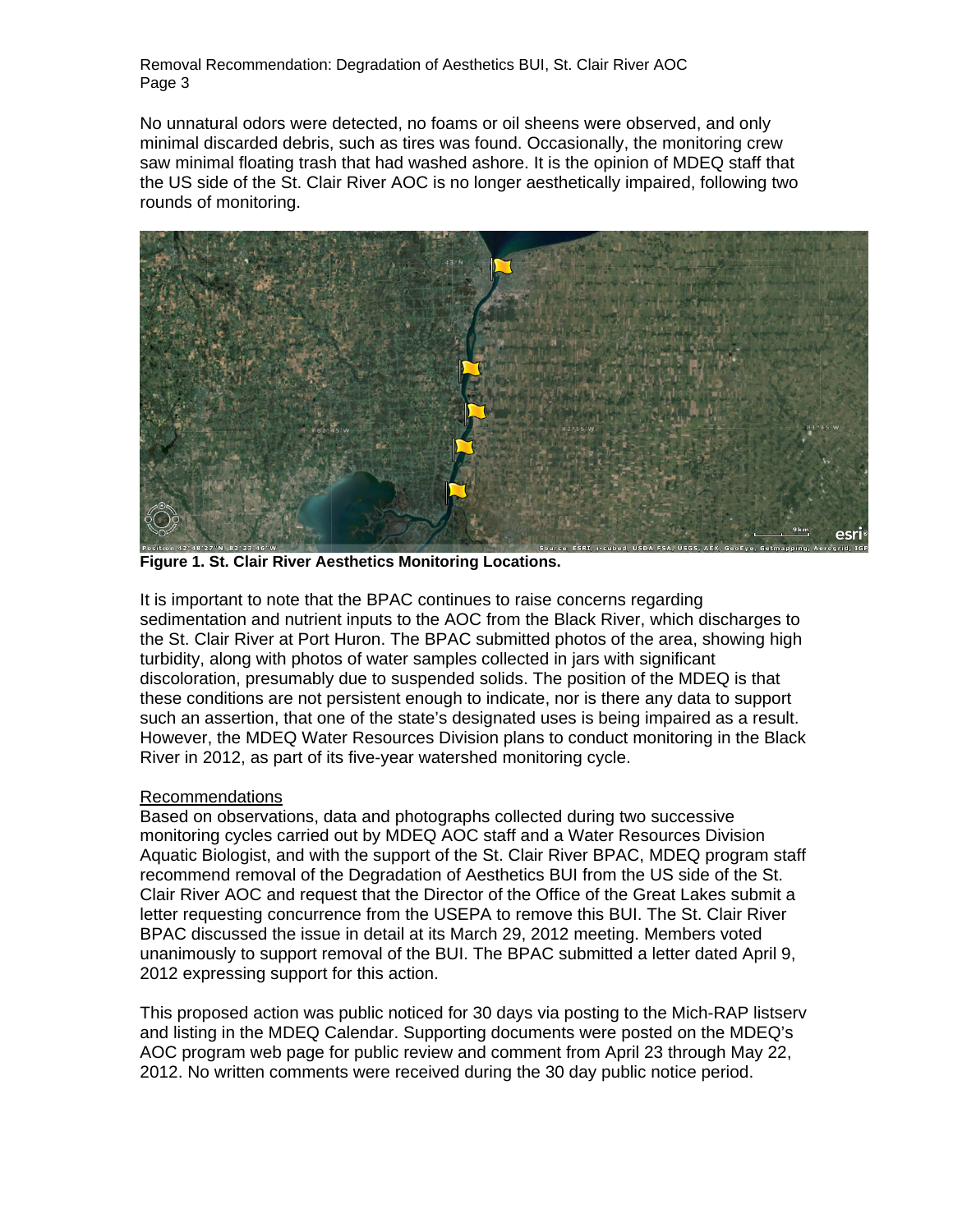Removal Recommendation: Degradation of Aesthetics BUI, St. Clair River AOC Page 4

#### References

Environment Canada, 2005. St. Clair River RAP Progress Report, 2005.

- Michigan Department of Environmental Quality. 2008. Guidance for Delisting Michigan's Great Lakes Areas of Concern. MI/DEQ/WB-06/001.
- Michigan Department of Environmental Quality, 2011. Statewide Aesthetics Assessment Workplan and Monitoring Protocol.
- Prepared by: John Riley, Environmental Quality Analyst Office of the Great Lakes Michigan Department of Environmental Quality May 23, 2012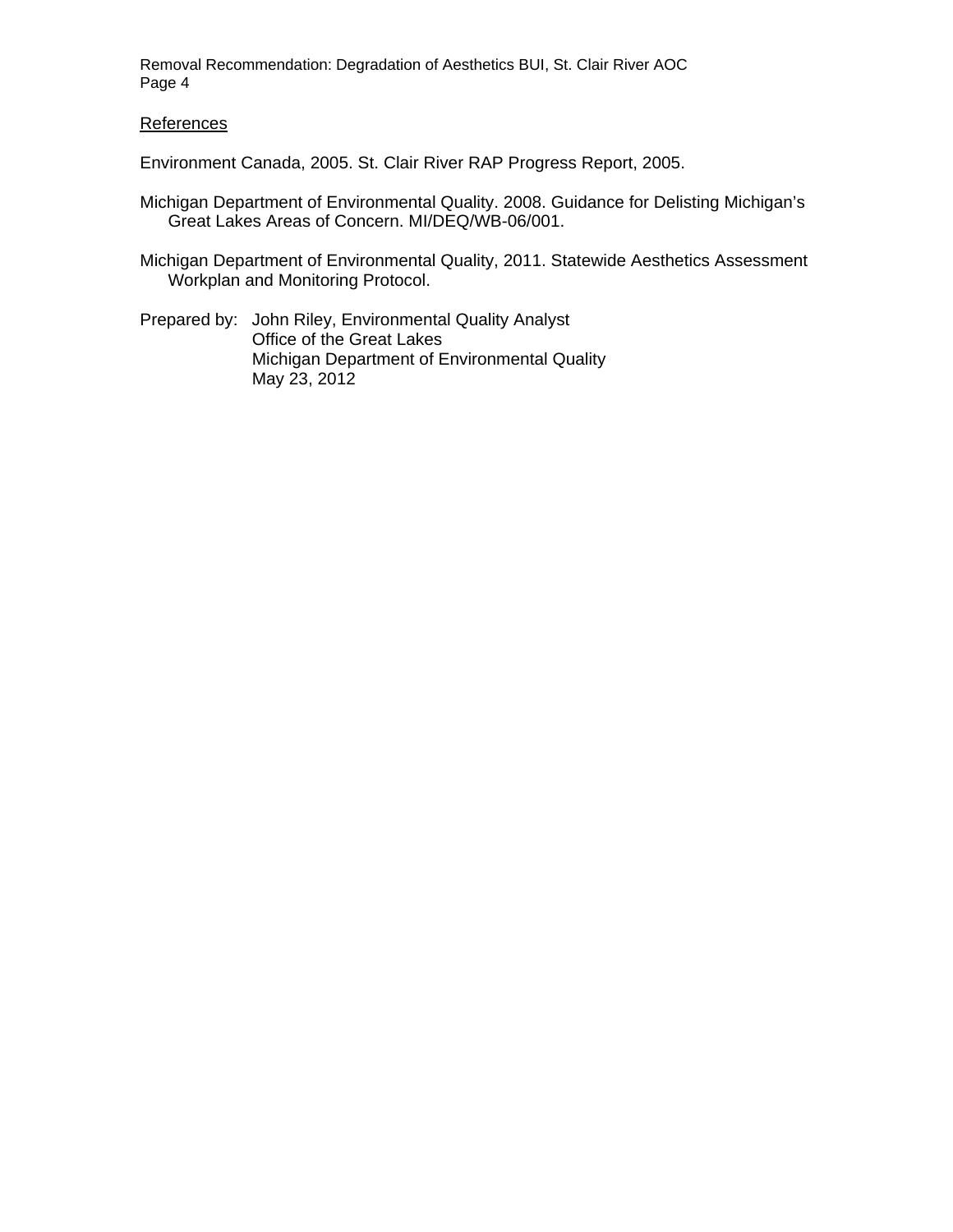

April 9, 2012

Mr. John Riley Office of the Great Lakes Michigan Department of Environmental Quality

Dear Mr. Riley;

The members of the St. Clair River Binational Public Advisory Council (BPAC) were presented with the results of the assessment of the Degradation of Aesthetics Beneficial Use Impairment (BUI) in the St. Clair River Area of Concern at our March 29<sup>th</sup> meeting. The recommendation resulting from that assessment is for the removal of this BUI. The BPAC supports this recommendation and requests the MDEQ and the EPA to proceed with the formal redesignation.

We note, however, that the St. Clair River continues to experience events which temporarily and locally degrade the aesthetics of the river. The separations of remaining CSOs to the St. Clair River are planned. Stormwater through separated sewers carries oil and trash. The potential for spills, sanitary sewer overflows, dumping, and impervious surface runoff all contribute to aesthetic problems.

The impact of the Black River on the St. Clair River is also of great concern to council members. The 2008 Black River assessment report published by the Michigan DNR notes that "The entire Black River and most, or all, tributaries suffer greatly from high sediment loadings due to erosion from widespread channelization and poor land management practices. Unnaturally high-sediment loadings to a river system create a number of serious geomorphic and biological problems." A continuous sediment plume is seen at the confluence of the Black and St. Clair Rivers. For weeks following heavy rain, this plume is observed downstream for several miles.

Concern for the Black River's impact on the St. Clair River prompted the BPAC in 2009 to request that the Black River be evaluated for listing on the Clean Water Act 303(d) list of impaired waters for suspended solids. We are hopeful that implementation of the 319 watershed management plan for the Black River and the Total Maximum Daily Load (TMDL) process will provide mechanisms for addressing our concerns. Existing state and federal watershed programs including the Clean Water Act Nonpoint Source TMDL